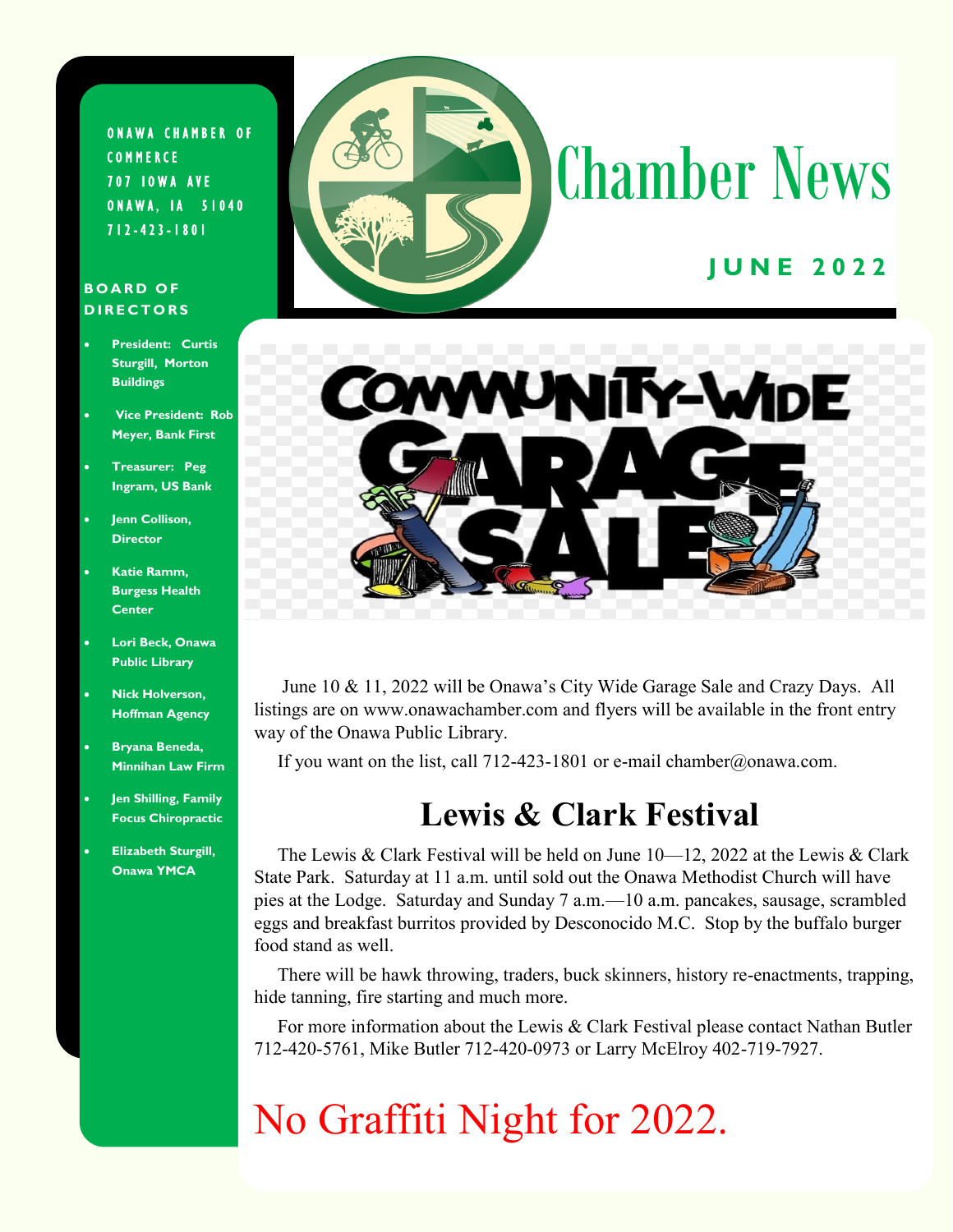## 98th Annual Fireman's Dinner and Dance

 On Saturday, June 4, 2022 the Onawa Fire Department will be having their 98th Annual Dinner and Dance as well as their 2nd Annual Golf Tournament. The dinner and dance will be held at the Onawa Country Club from 6:00 p.m.—12:00 a.m. A delicious meal will be served by Tug's and entertainment will be the amazing local group, In Due Time!

 The 2nd Annual Golf Tournament will also be held at the Onawa Country Club and will start at 9:30 a.m. It will be a 18 hole tournament. To sign up for your 4 person team, see the sheet at the Onawa Country Club.

 There will be a drawing for five prizes; one \$500 gift card to Tiefenthalers, a 45 quart cooler, one \$250 gift card to Tiefenthalers, a 20 quart cooler and three \$100 gift cards to Tiefenthalers and three 10 quart coolers. Raffle tickets are available from any volunteer fireman or on the night of the dance. Tickets are 1 for \$5.00 or 10 for \$40.00. Need not be present to win.

 The Auxiliary will be having a silent auction table again this year full of amazing items. Items range from home decorations to gift certificates. Tickets are 1 for \$2.00 or 3 for \$5.00.

 The dinner and dance is \$25.00 per person, just dinner is \$15.00 per person or just the dance is \$10.00 per person.

The Dinner and Dance is the Onawa Fire Department's main fundraiser for the year so all support from the *interesting sentence or quote from the story*  community is appreciated.

### **LOESS HILLS PRAIRIE SEMINAR**

 The Loess Hills Prairie Seminar theme: "Breaking Dormancy" will be June 3rd—5th. This is the 45th Anniversary for the Loess Hills Prairie Seminar. Free family, friendly programs. Primitive camping and car camping on site. No electrical hook ups and no running water. A solar powered phone charging station will be available.

 This seminar was developed to serve students of all ages, educators, families, professionals in the conservation field and all community members. Each year they see families come back and it has become an multi-generational event.

 For more information please visit: www.loesshillsprarieseminar.com or contact Program Coordinator Tyler Ruge at 712-433-2400 or mccbnat@mononacounty.org.

## Huey's Diner Opens and Joins the Chamber

 Huey's Diner has opened in the Old Dairy Queen location, 405 10th Street. Brett and Deb Ewing are the owners and operators. Hours of operation are 11:00 a.m.—7:00 p.m. Monday—Sunday.

The diner offers a variety of food including an old fashion chili dog to cherry or raspberry slushies.

 Stop in and try the food and check out the renovations. There will be a Chamber coffee and ribbon cutting at a later date. Congratulations on the new business and welcome to Onawa and the Chamber.

#### **ONAWA KIWANIS CLUB WILL BE CELEBRATING THEIR 85TH ANNIVERSARY ON JUNE 11TH WITH FREE HOT DOGS AND CHIPS AT THE MUSEUM 11:00 A.M.—1:00 P.M. COME HELP THEM CELEBRATE.**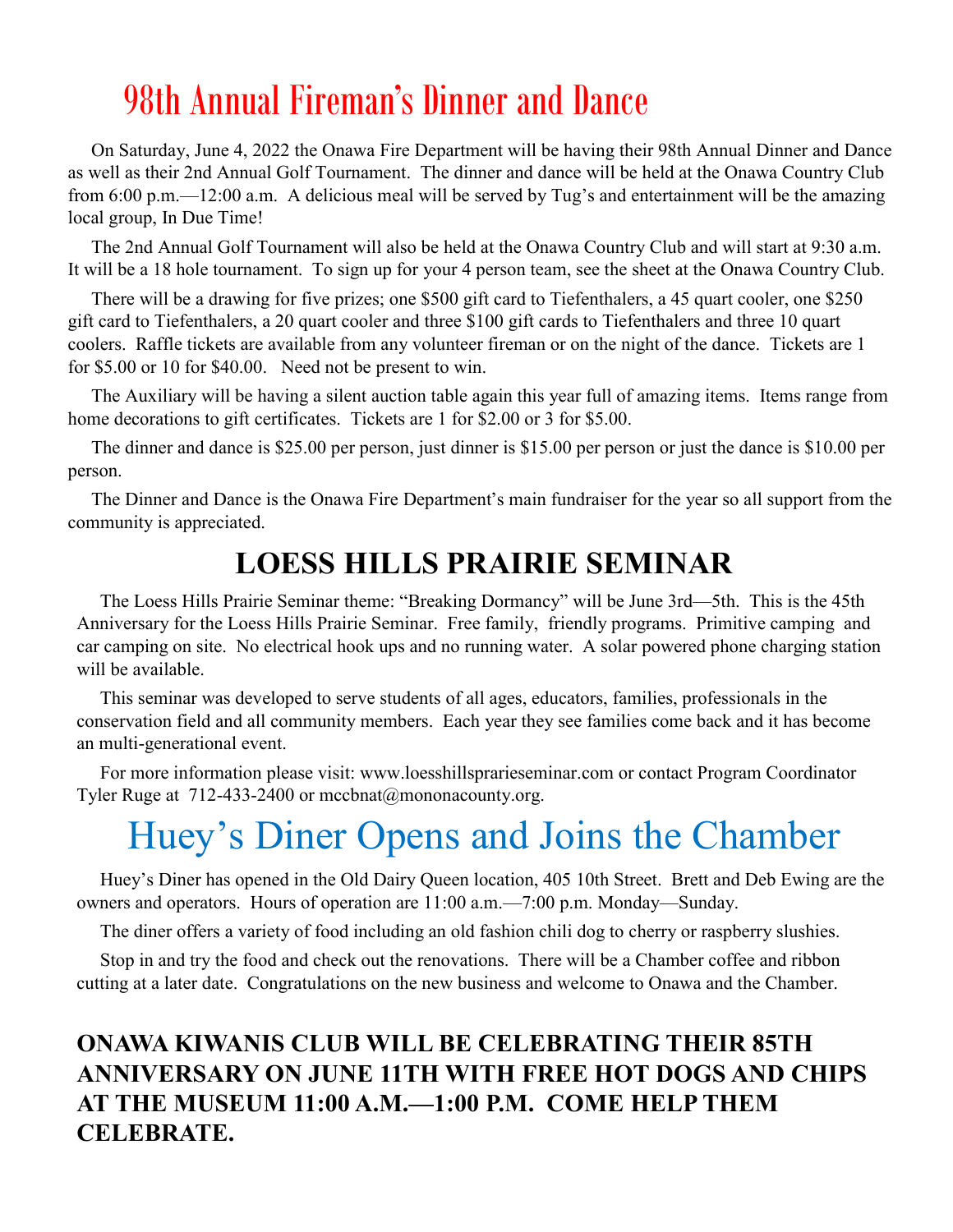### Pay It Forward Onawa

 Pay It Forward Onawa is our local version of Shark Tank. Ideas are submitted in advance by using the form below accompanied with a 2-minute video. We will then narrow the submissions down to 2 finalists who could win \$500 to \$1,000 each. If you would like to do a presentation in person instead of a video, you can set up a time with Jenn Collison.

#### WHAT IDEAS ARE ACCEPTED?

Business or product ideas for Onawa. The sky is the limit!

You must be 19 years or older to submit an idea. Not 19 or older? If your idea is accepted, we'll just need your parent's permission. We encourage students, locals, retirees and anywhere in between to submit an idea.

Be creative, innovative and think about how this idea could thrive in Onawa and better our community. Onawa is a community where you can **do anything**, **start anything** or **recreate something** you've seen somewhere else. We just want those that want to pursue those ideas to step up and submit!

You don't need a business plan to submit your idea. Your idea could be in infant stages and you want to see what others think or it could be at maturity and you just need a little seed money (and resources) to get your idea off the ground!

Your idea can be in any of the following categories:

- Retail
- IT / Tech / Web Services
- Service
- Product Invention
- Food Service / Food-Related

 Please fill out the form and send into the Chamber with your 2 minute or less video for our committee to vote on. Once the committee has reviewed all submissions, the winners will be announced as well as how much each winner is granted. The deadline to submit your information is July 1, 2022. Everything can be e-mailed to [chamber@onawa.com.](mailto:chamber@onawa.com) The winners will be announced on Sunday, July 17<sup>th</sup> after the Monona County Fair Parade. Location at the Fairgrounds will be determined at a later date.

All information can be found on [www.onawachamber.com](http://www.onawachamber.com) under the Pay It Forward tab. You can also contact Jenn Collison at 712-423-1801 or e-mail [chamber@onawa.com](mailto:chamber@onawa.com).

 The Onawa Chamber would like to welcome Zima Investments as a new member of the Onawa Chamber. Doug Zima is the owner/ operator and is located at 910 Iowa Avenue. Doug offers 529 college savings plans, IRA's, 401(k)'s, annuities, life insurance, mutual funds, and alternative investments. For questions or more information Doug can be reached at 712-423-1162 or dkzima@cambridgesecure.com.

Welcome Doug!!!!